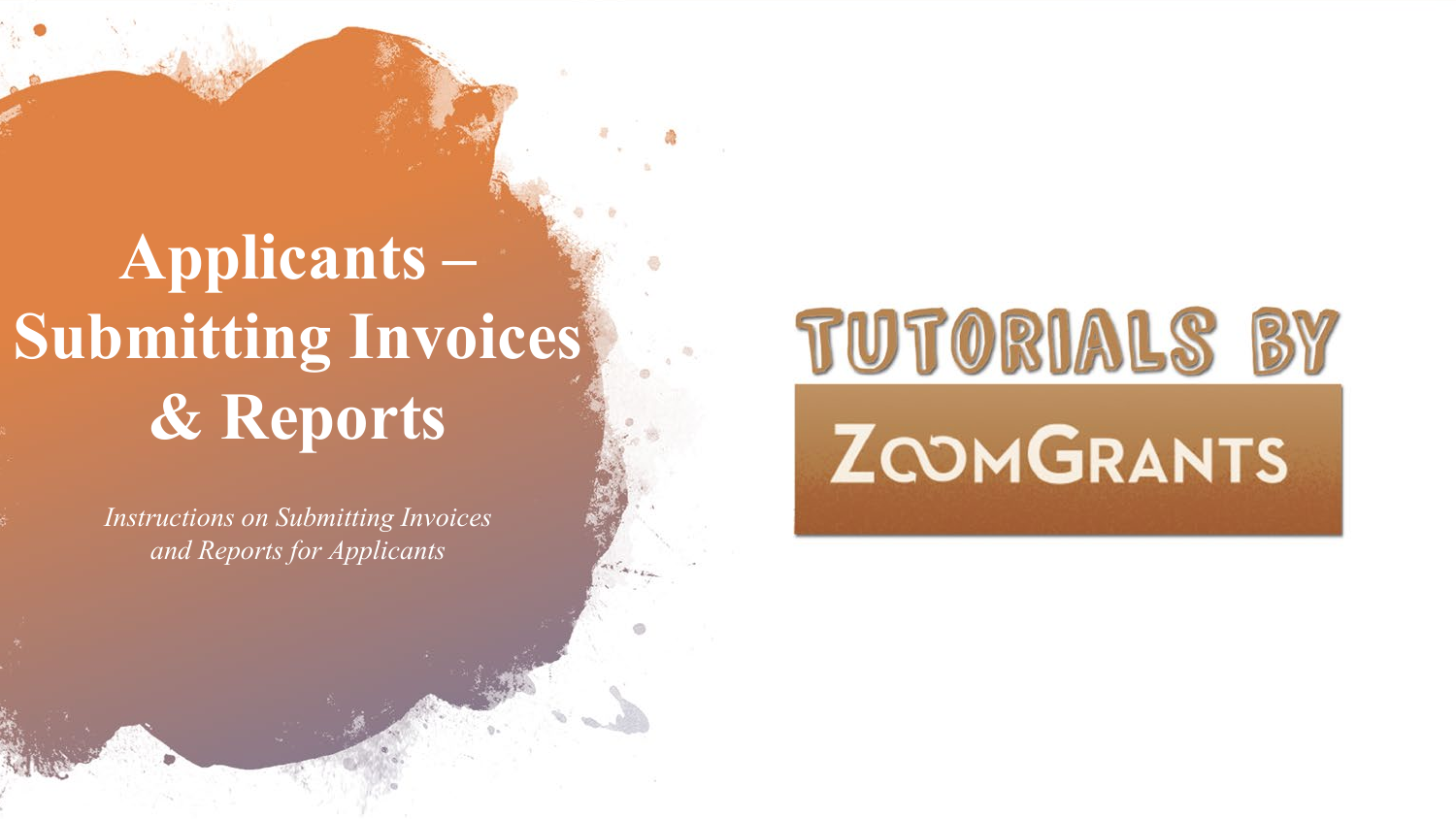#### **Accessing Your ZoomGrants Account**

<https://www.zoomgrants.com/login>

| <b>ZOOMGRANTS</b>                                                                         |                                                                                                                                                                                                                                                        |
|-------------------------------------------------------------------------------------------|--------------------------------------------------------------------------------------------------------------------------------------------------------------------------------------------------------------------------------------------------------|
| Home<br>Overview<br>Pricing<br>Request a Demo<br>Get Started<br>About Us                  |                                                                                                                                                                                                                                                        |
| Login<br>Home / Login                                                                     |                                                                                                                                                                                                                                                        |
| Email Login:<br>Password:                                                                 | <b>SIGN UP NOW!</b>                                                                                                                                                                                                                                    |
| $\Box$<br>Remember me! (for Administrators and Reviewers only)                            |                                                                                                                                                                                                                                                        |
| LOGIN                                                                                     | <b>SEARCH</b>                                                                                                                                                                                                                                          |
| Forgot Password<br>If you received an invitation, you need to Log in to Invitations here. |                                                                                                                                                                                                                                                        |
|                                                                                           | Clients Include<br>Entitled jurisdictions<br>Federal, State and Local Agencies<br>Private foundations<br>Family foundations<br>Faith-based foundations<br>Corporate foundations<br>Community foundations<br>Medical foundations<br>Donor advised funds |

*Passwords can be recovered via the ZoomGrants login page 'Forgot Password' link if misplaced or forgotten.*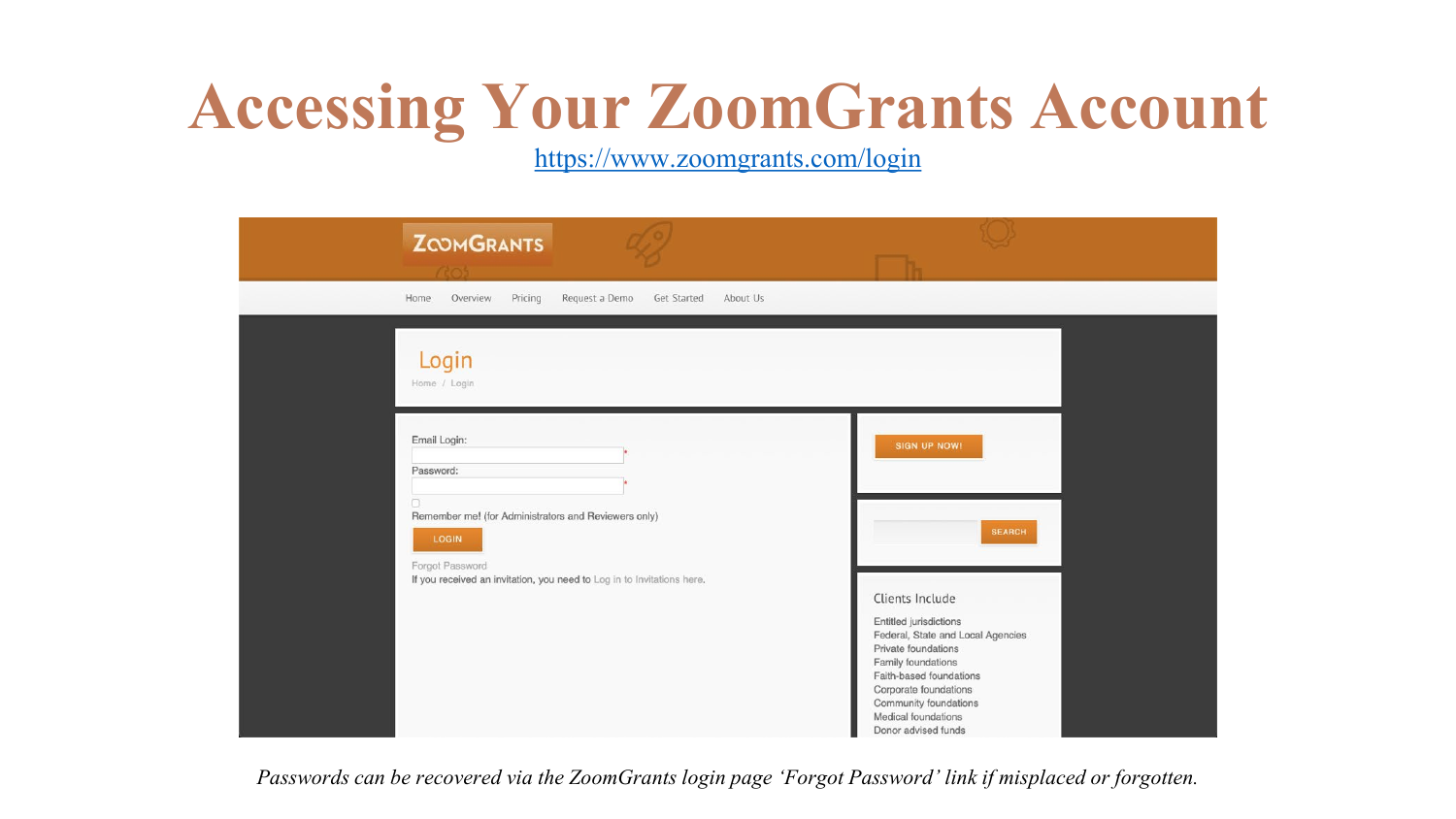## **Find Your Application**

Navigation: Summary Tab (first tab of your application) > **Collaborators**

**1.** Look in the **Approved Applications** section to access your application.

**2.** Once you've found the application, click the application title link to open the application.

| My Account Home / My Applications Profile                                                                        |              |                                               |
|------------------------------------------------------------------------------------------------------------------|--------------|-----------------------------------------------|
| My Account Home                                                                                                  |              | Search<br>Search                              |
| <b>My Account Home</b>                                                                                           |              |                                               |
|                                                                                                                  |              | ZoomGrants University                         |
| Incomplete Applications (2)<br>(full application not yet submitted)<br>show/hide<br><b>ZoomGrants University</b> |              | <b>Approved Applications (5)</b><br>show/hide |
| ZoomGrants University (deadline 12/31/2021)<br>\$0.00 Declined Pre-App                                           | $\Xi$ 0      | Declined Applications (3) 1<br>show/hide      |
| <b>ZoomGrants University</b><br>Open Funding Program (deadline 1/1/2021)                                         |              |                                               |
| \$2,000.00 Our Application                                                                                       | $\oplus$ 0 0 |                                               |
| <b>Submitted Applications (4)</b><br>(full application submitted, decision pending)<br>show/hide                 |              |                                               |
| <b>Archived Applications (5)</b><br>(application abandoned)<br>show/hide                                         |              |                                               |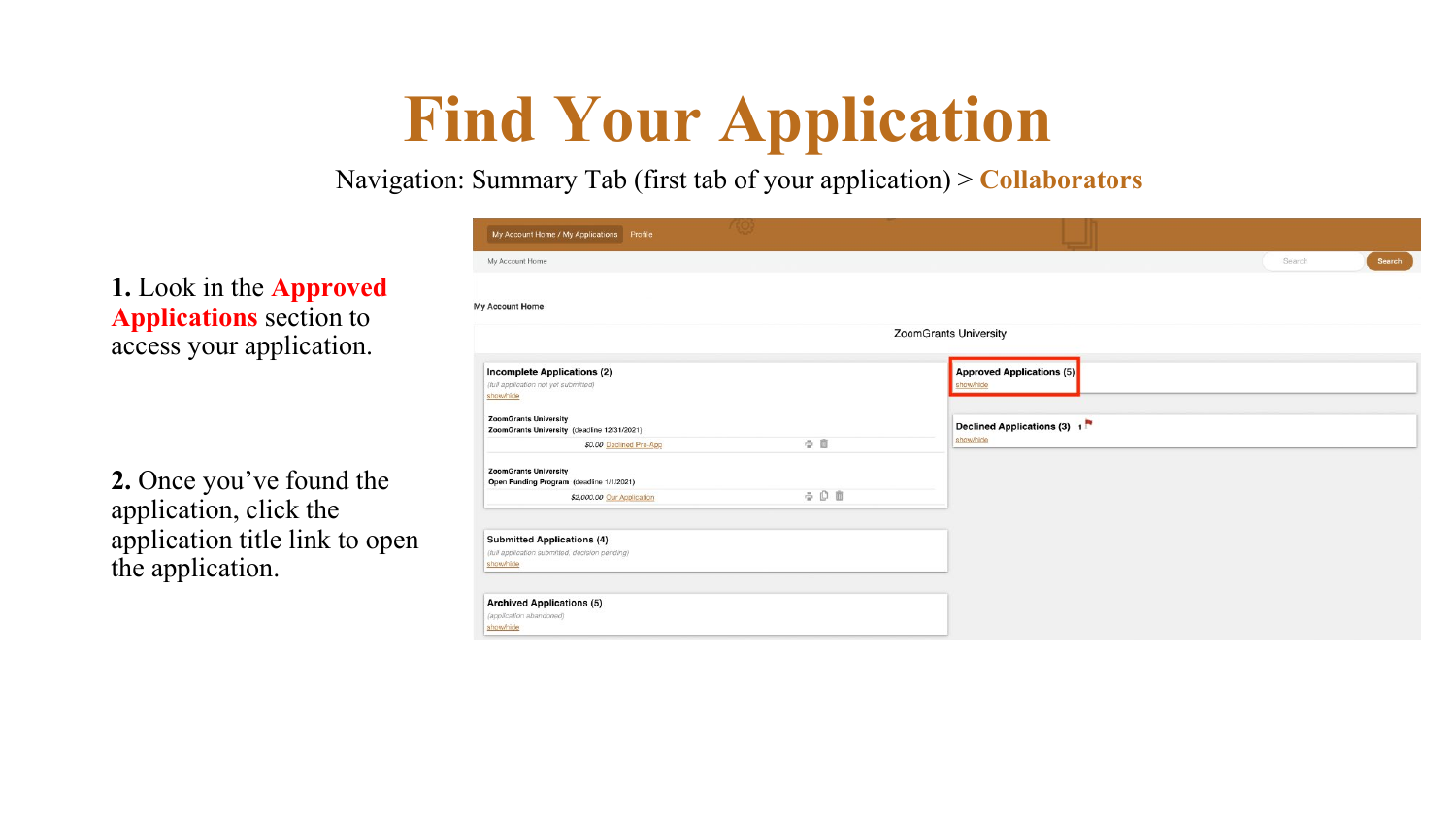#### **Want to add Collaborators to your Application?**

Navigation: Summary Tab (first tab of your application) > **Collaborators**

**3.** If you have other users that you'd like to invite to work on the **reports** in your application, *add them as collaborators* or *update the access* of existing collaborators to ensure that they can access these features.

- A. Inviting a *new* collaborator to work on your application – Fill out the email, first/last name, and job title boxes. Then, put a check in the Editing Access box. Click the Invite button.
- A. Updating *existing* collaborator access – You can give current collaborators additional editing access by putting checks in the other boxes that appear in the Editing Access section.

| <b>Email Address</b>                       | <b>First Name</b> | <b>Last Name</b> | Title        | <b>Editing Access</b>   | <b>Status</b>            |        |
|--------------------------------------------|-------------------|------------------|--------------|-------------------------|--------------------------|--------|
|                                            |                   |                  |              | Application             |                          |        |
| Email Address                              | First Name        | Last Name        | Title        | $\Box$                  |                          | Invite |
| <b>CAdd to Additional Contacts (below)</b> |                   |                  |              |                         |                          |        |
| collaborator@zoomgrants.com                | Chadwick          | Von Collaborator | Collaborator | $\overline{\mathbf{v}}$ | $\overline{\phantom{a}}$ |        |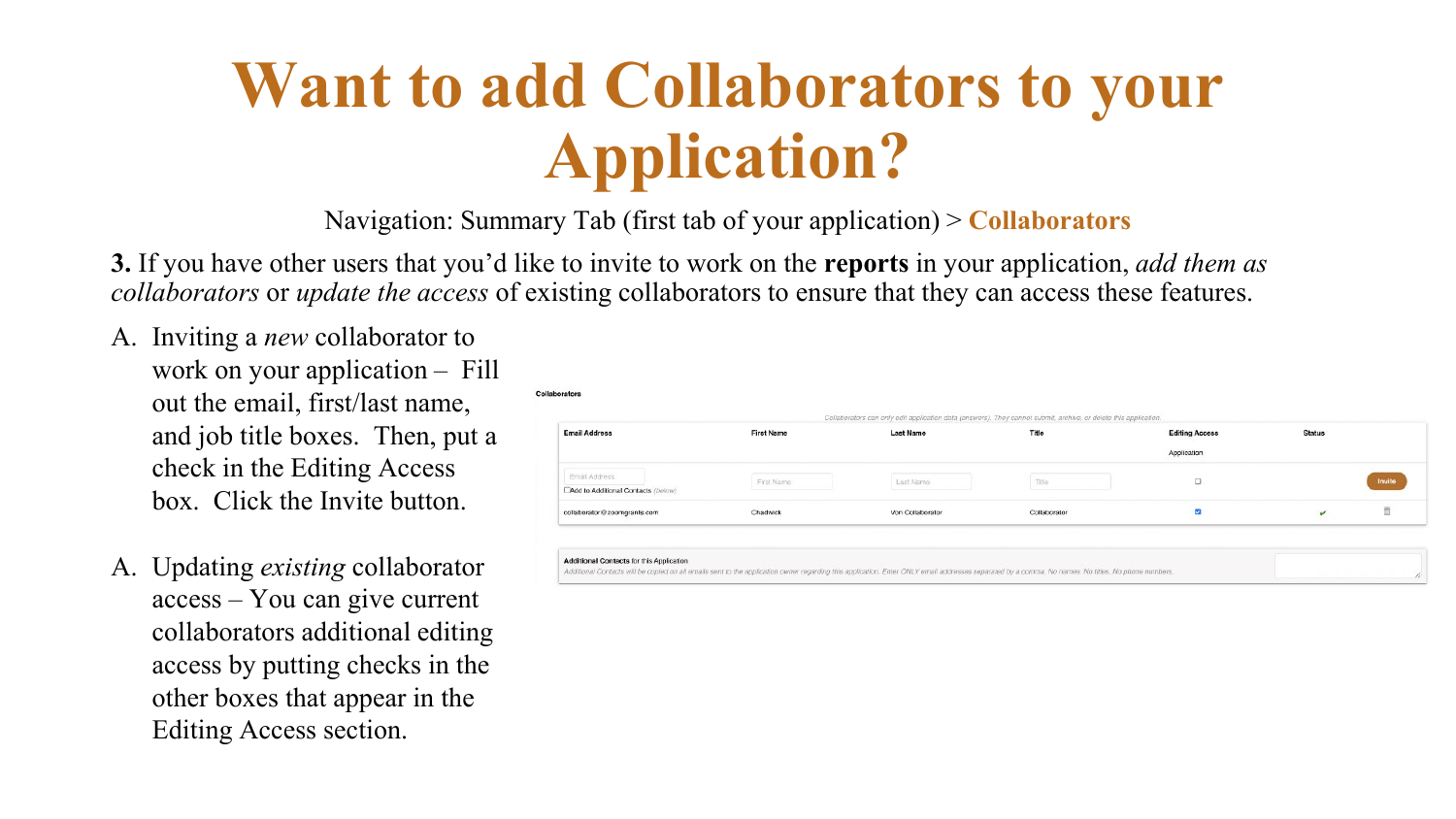# **Submitting Invoices**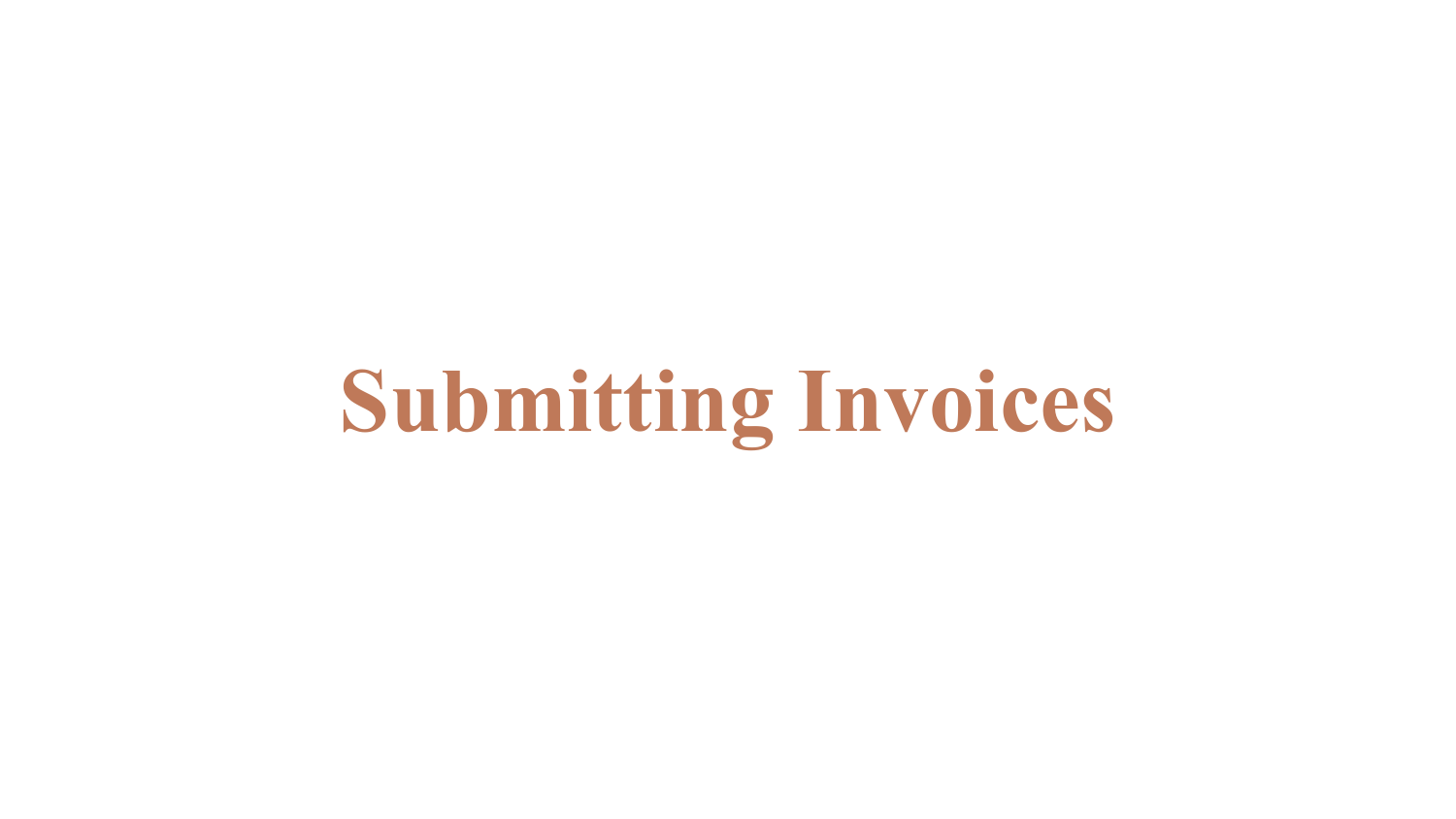#### **Access the Financial Tab**

#### Navigation: Financial Tab > **Invoice** OR My Account Home > **Approved Applications**

Invoice

**1.** Navigate to the Financial Tab OR click the 'Add Invoice' button on the My Account Home page.

Keep in mind, the label on this tab may differ depending on what the admin has chosen to call the tab. If you're not sure, contact the admin to ask what they named this feature.

| <b>Invoice Number</b>        | <b>Date Submitted</b>                     | <b>Status</b> | Requested           | <b>Funding Amount Approved</b> | <b>Paid Payment</b> |
|------------------------------|-------------------------------------------|---------------|---------------------|--------------------------------|---------------------|
| your invoice #               | $[$ delete $]$                            | Not Submitted |                     |                                |                     |
| your invoice #               | 1/16/2019                                 | Pending       |                     |                                |                     |
| 2131                         | 5/14/2019                                 | Pending       | <b>USD\$ 100.00</b> |                                |                     |
| 3132                         | [ delete ]                                | Not Submitted |                     |                                |                     |
| your invoice #               | $[$ delete                                | Not Submitted |                     |                                |                     |
|                              |                                           | Total         | <b>USD\$ 100.00</b> | <b>USD\$ 0.00</b>              | <b>USD\$ 0.00</b>   |
| <b>Create a New Invoice</b>  |                                           |               |                     |                                |                     |
| show/hide                    | <b>Approved Applications (1) 15</b>       |               |                     |                                |                     |
| <b>ZoomGrants University</b> | After School Program (deadline 8/19/2017) |               |                     |                                |                     |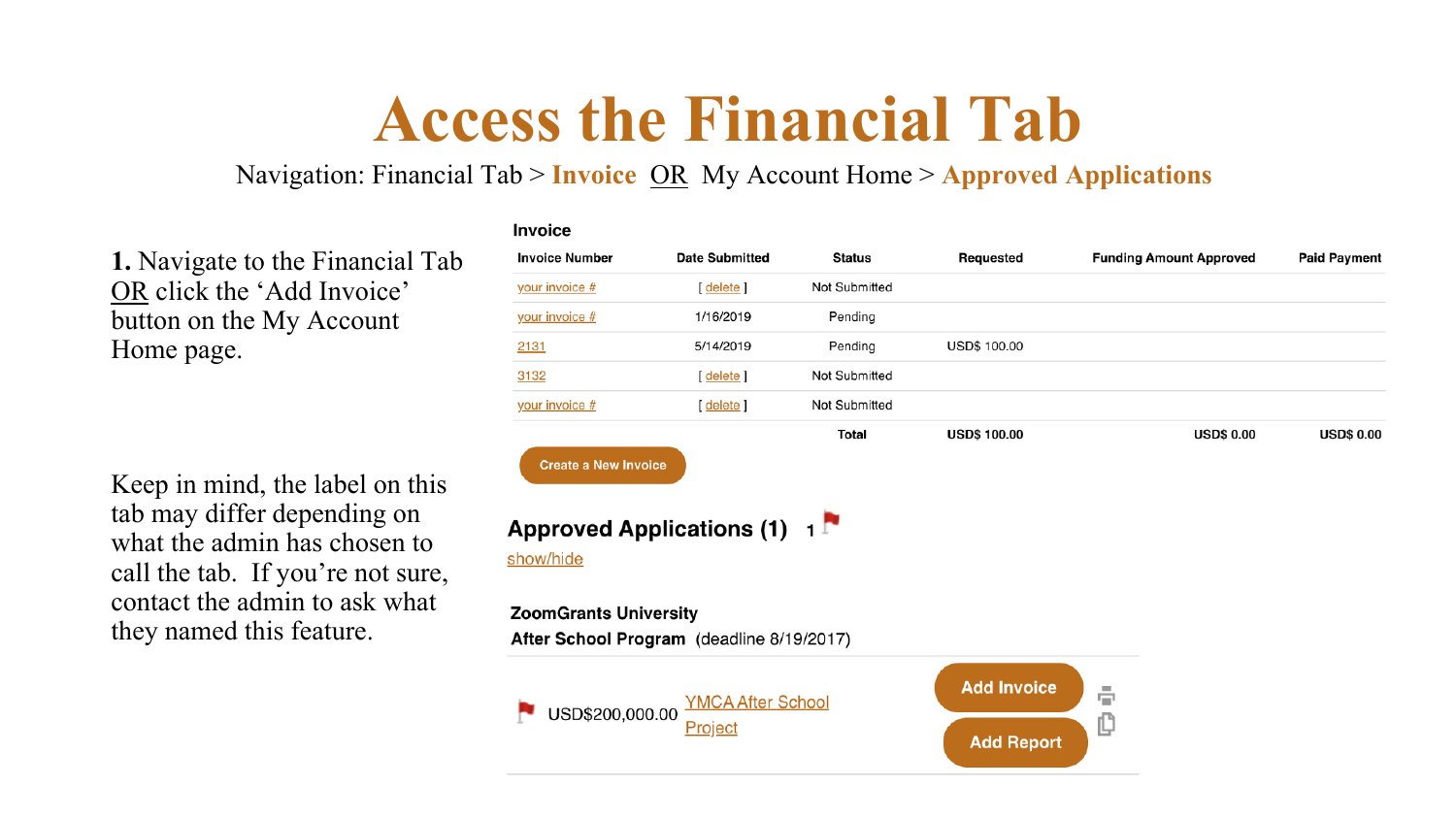## **Complete the Invoice**

**ZOOMGRANTS** How do I do this? **Email This Invoice** Save as PDF Print Close Window AA ▼ **Neighborhood Connections** ZoomGrants University **YMCA After School Project After School Program** Tel: 970-970-9700 **Project Contact Neighborhood Connections** Fax: Petunia Petals 5000 Kansas Drive testapplicant1@zg.com Fort Collins, CO 80525 EIN: 11-1111111 Tel: 970-970-9700 **Invoice Invoice Status Date Submitted Invoice Status Submit Invoice Approved Amount To Pay Idelete this Invo** Approval Date (mm/dd/yyyy) Invoice Number (your invoice number) **Approved by Requested Amount** USD\$ **Invoice Decision Comments Invoice Contact Name Invoice Contact Phone Invoice Contact Email Payment Payment Instructions** (for this Invoice only)  $none-$ Total USD\$0.00 **Current Funding Snapshot** (for this full Application only) Invoice Required? Uploaded Documents \* **Documents Requested \* Initial Award Amount** USD\$200,000.00 \* ZoomGrants<sup>7M</sup> is not responsible for the content of uploaded documents. Pending (-) USD\$100.00 \*\*Documents can not be deleted once the Invoice has been submitted. Approved Paid **Still Available** USD\$199,900.00 This Request  $(-)$  USD\$ **New Total** USD\$ 199,900.00 Payment USD\$200,000.00 **Initial Award Amount** Pending  $(\cdot)$ Approved  $(-)$  $(\cdot)$ Paid **Still Available** USD\$200,000.00

**2.** Click the button to create a new invoice OR click the invoice title link to open an existing invoice

**3.** Fill in the fields and upload requested documents, as applicable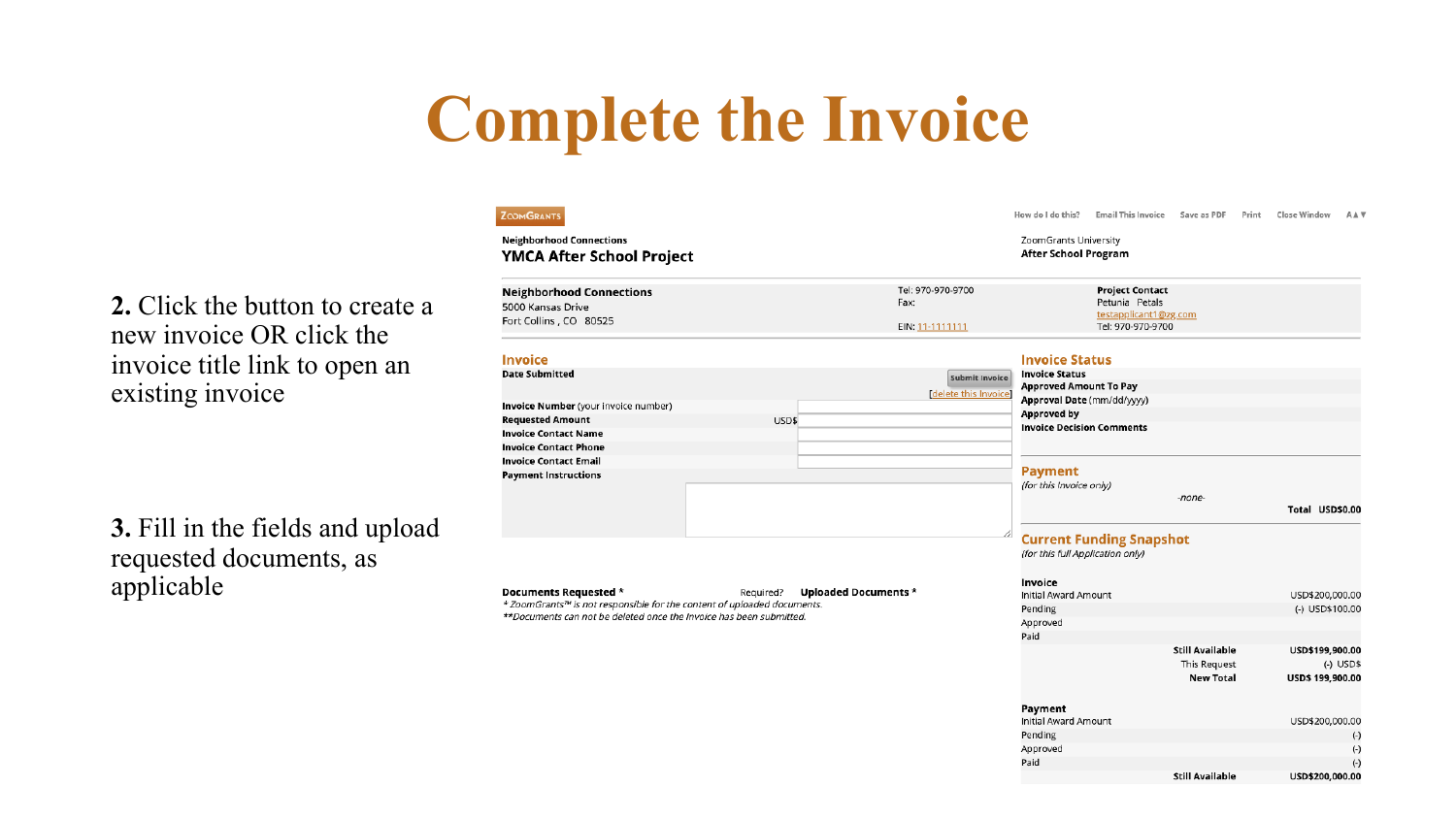#### **Submit the Invoice**

#### **4.** Click the **Submit Invoice** button near the top of the invoice.

Successful submissions will replace the 'Submit' button with the **timestamp** (in Pacific time) of when it was submitted.

#### **Invoice**

| <b>Date Submitted</b>                |       | <b>Submit Invoice</b> |
|--------------------------------------|-------|-----------------------|
|                                      |       | [delete this Invoice  |
| Invoice Number (your invoice number) |       |                       |
| <b>Requested Amount</b>              | USD\$ |                       |
| <b>Invoice Contact Name</b>          |       |                       |
| <b>Invoice Contact Phone</b>         |       |                       |
| <b>Invoice Contact Email</b>         |       |                       |
| <b>Payment Instructions</b>          |       |                       |
|                                      |       |                       |
|                                      |       |                       |
|                                      |       |                       |
|                                      |       | /,                    |
|                                      |       |                       |

#### **Invoice**

| <b>Date Submitted</b>                       | 5/14/2019 |
|---------------------------------------------|-----------|
| <b>Invoice Number</b> (your invoice number) | 2131      |
| <b>Requested Amount</b><br>USD\$            | 100       |
| <b>Invoice Contact Name</b>                 | Dg        |
| <b>Invoice Contact Phone</b>                | Dg        |
| <b>Invoice Contact Email</b>                | Dg        |
| <b>Payment Instructions</b>                 | 4         |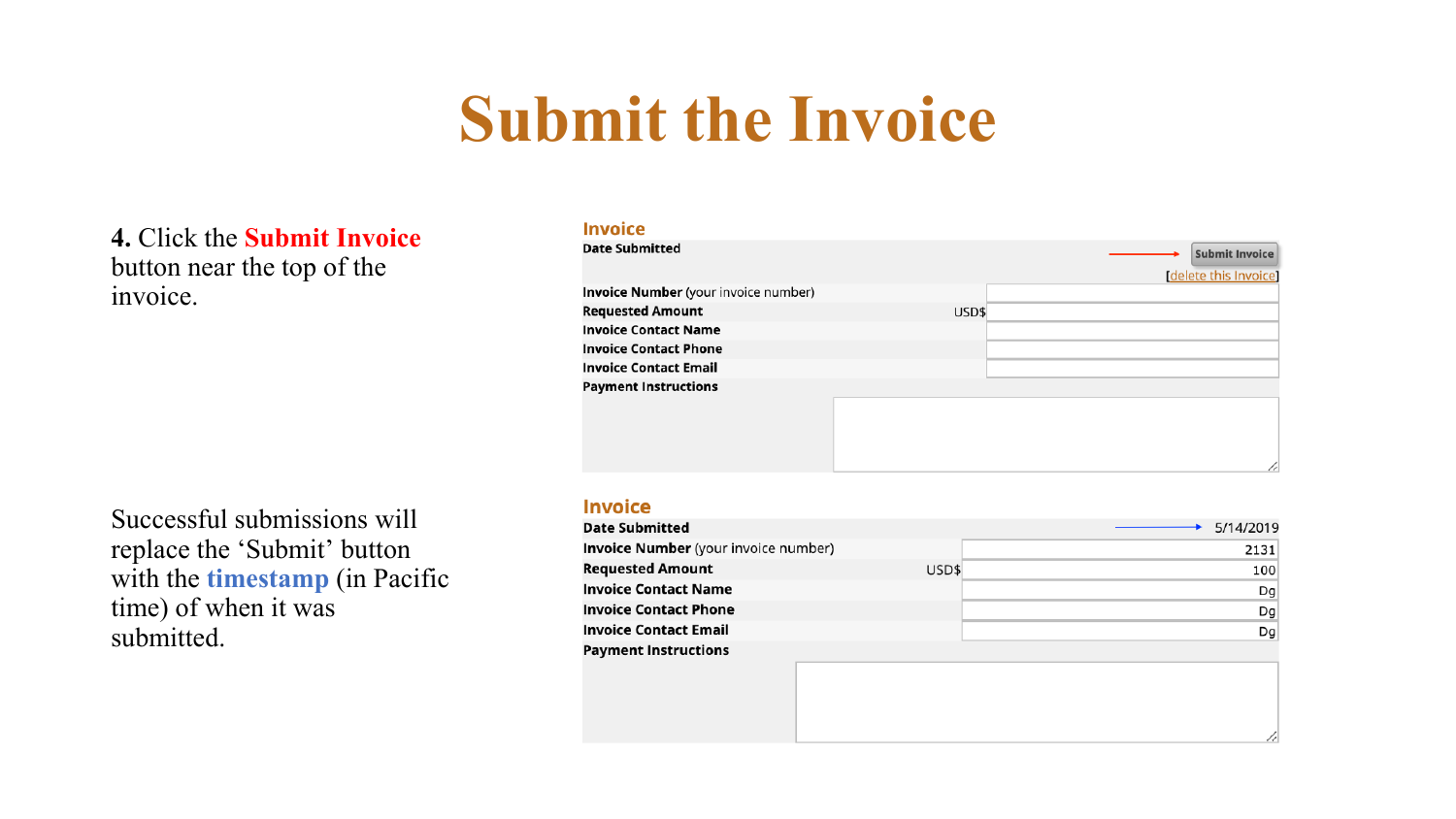# **Submitting Reports**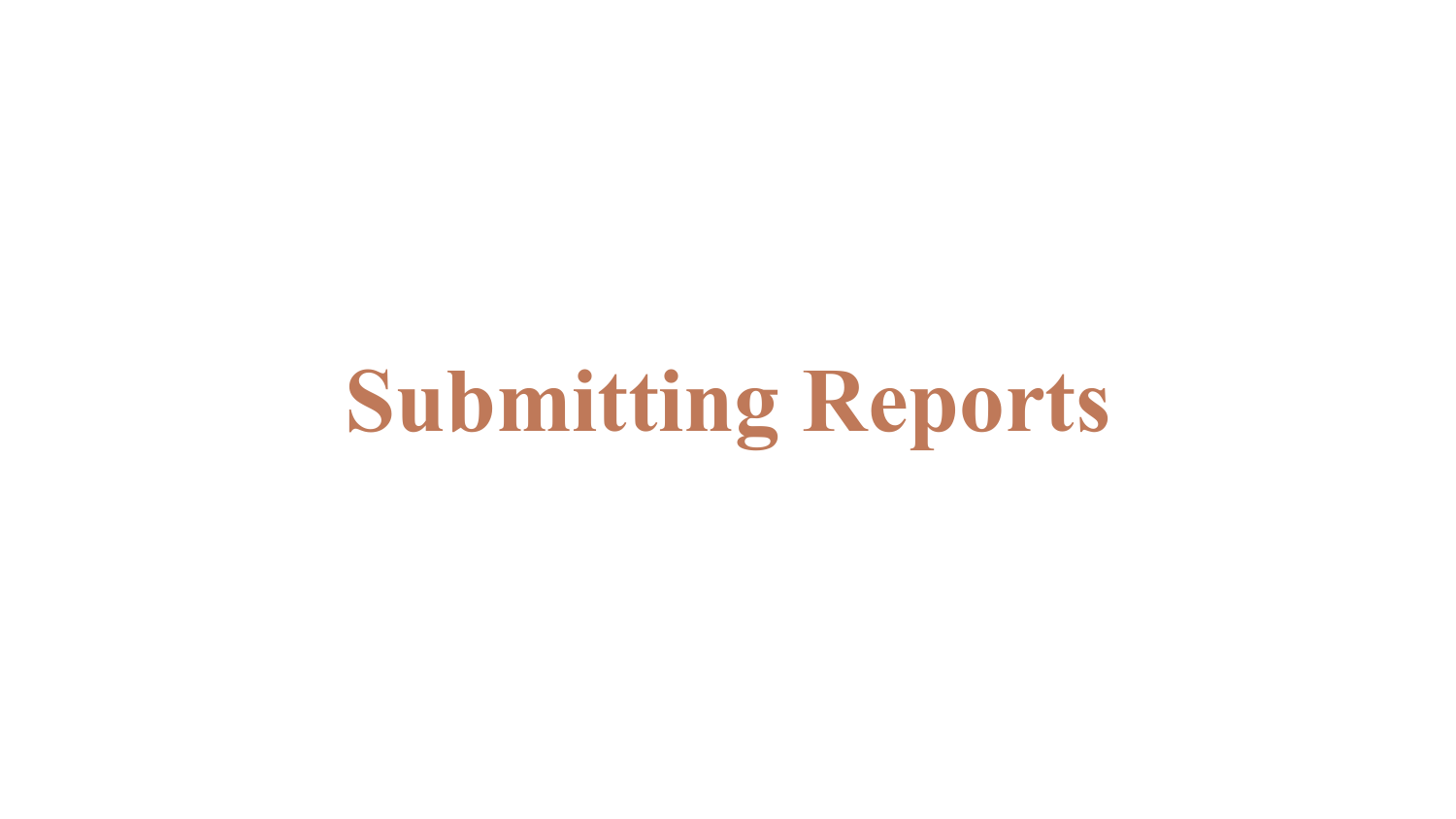#### **Access the Report Tab**

Navigation: Report Tab > **Report** OR My Account Home > **Approved Applications**

**1.** Navigate to the Report Tab OR click the 'Add Report' button on the My Account Home page.

Keep in mind, the label on this tab may differ depending on what the admin has chosen to call the tab. If you're not sure, contact the admin to ask what they named this feature.



Approved Applications (1) 1 show/hide

**ZoomGrants University** After School Program (deadline 8/19/2017)



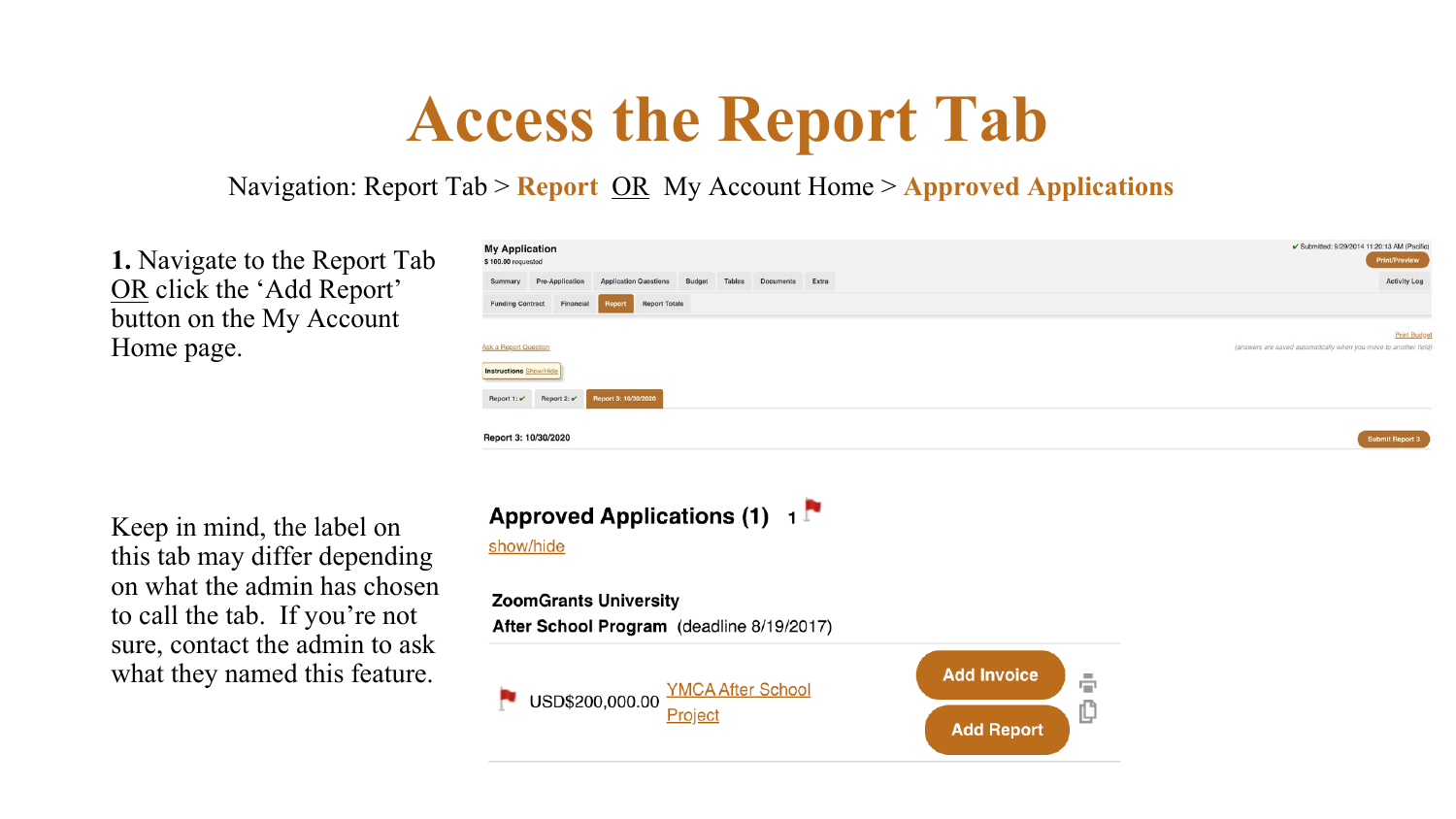## **Complete the Report**

|                                                       | <b>Ask a Report Question</b>                                                                                                                                                                          | (answers are saved automatically when you move to another field) |
|-------------------------------------------------------|-------------------------------------------------------------------------------------------------------------------------------------------------------------------------------------------------------|------------------------------------------------------------------|
|                                                       | <b>Instructions Show/Hide</b>                                                                                                                                                                         |                                                                  |
|                                                       | Report 3: 10/30/2020<br>Report 1: $\mathbf{v}$<br>Report 2:                                                                                                                                           |                                                                  |
| 2. Click into the                                     | Report 3: 10/30/2020                                                                                                                                                                                  | <b>Submit Report 3</b>                                           |
| individual report tabs.                               | <b>Project Evaluation</b>                                                                                                                                                                             |                                                                  |
|                                                       | 1. Is this your final report?<br>$\circ$<br>No<br>$\circ$<br>Yes                                                                                                                                      |                                                                  |
| 3. Fill out the questions<br>and upload the requested | 2. How would you classify your program so far?<br>$\Box$<br>Pretty awesome<br>$\Box$<br>Wildly popular<br>$\Box$<br>Better than expected<br>$\Box$<br>Not so good<br>$\Box$<br>Eh<br>$\Box$<br>Other: |                                                                  |
| documents (at the<br>bottom), as applicable.          | 3. What would you do differently (if anything)?                                                                                                                                                       |                                                                  |
|                                                       | Maximum characters: 1000. You have 1000<br>characters left.                                                                                                                                           |                                                                  |
|                                                       | 4. Which of your team members has been most helpful during the administration of this program?<br>The person you list as most helpful will receive a massive gold star (and maybe a cookie).          |                                                                  |
|                                                       | Maximum characters: 255. You have 255<br>characters left.                                                                                                                                             |                                                                  |